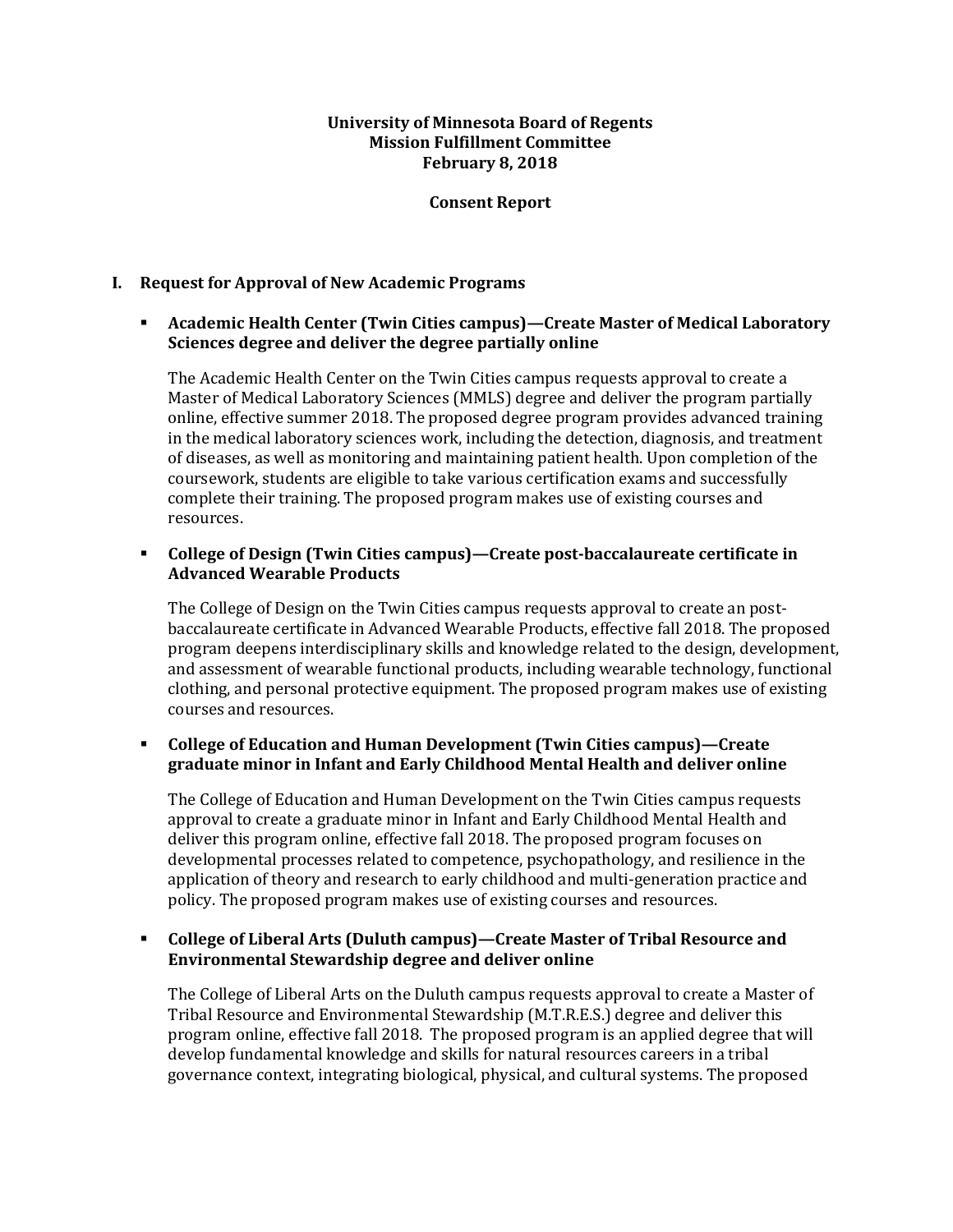program was designed in consultation with several tribes and tribal agencies and makes use of existing courses and resources.

#### **The Crookston Campus—Create a B.S. degree in Agricultural Communication**

The Crookston campus requests approval to create a new Bachelor of Science (B.S.) degree in Agricultural Communication, effective fall 2018. The proposed degree prepares students to be effective communicators in agribusiness, commodity groups, agricultural advocacy agencies, and agricultural communication in general. The proposed program blends agriculture, communication and liberal education courses and makes use of existing resources.

## **II. Request for Changes to Academic Programs**

# **Carlson School of Management—Deliver the Master of Business Administration degree online**

The Carlson School of Management on the Twin Cities campus requests approval to deliver the Master of Business Administration (M.B.A.) degree online, effective spring 2019. The school has intentionally planned for and allocated resources to this type of program delivery in recent years. This better allows the school to serve current and prospective students.

## **The Crookston Campus—Deliver the B.S. and undergraduate in English online**

The Crookston campus requests approval to deliver Bachelor of Science (B.S.) degree and undergraduate minor in English online, effective fall 2018. The campus has intentionally planned for and allocated resources to this type of program delivery in recent years. This better allows the campus to serve current and prospective students.

# **College of Liberal Arts (Duluth campus)—Create sub-plans in Business Administration and Organizational Leadership within the B.A. degree in Cultural Entrepreneurship**

The College of Liberal Arts on the Duluth campus requests approval to create new sub-plans in Business Administration and Organizational Leadership within the Bachelor of Arts (B.A.) degree in Cultural Entrepreneurship, effective fall 2018. The proposed changes better reflect current curricular alignment and student demand.

# **College of Liberal Arts (Duluth campus)—Create sub-plans in American Indian Studies and Business Administration within the B.A. degree in Tribal Administration and Governance**

The College of Liberal Arts on the Duluth campus requests approval to create new sub-plans in American Indian Studies and Business Administration within the Bachelor of Arts (B.A.) degree in Tribal Administration and Governance, effective fall 2018. The proposed changes better reflect current curricular alignment and student demand.

 **College of Liberal Arts (Twin Cities campus)—Change the name of sub-plans in Global Culture and Analysis to Cultural Production and Everyday Practice, Global Political**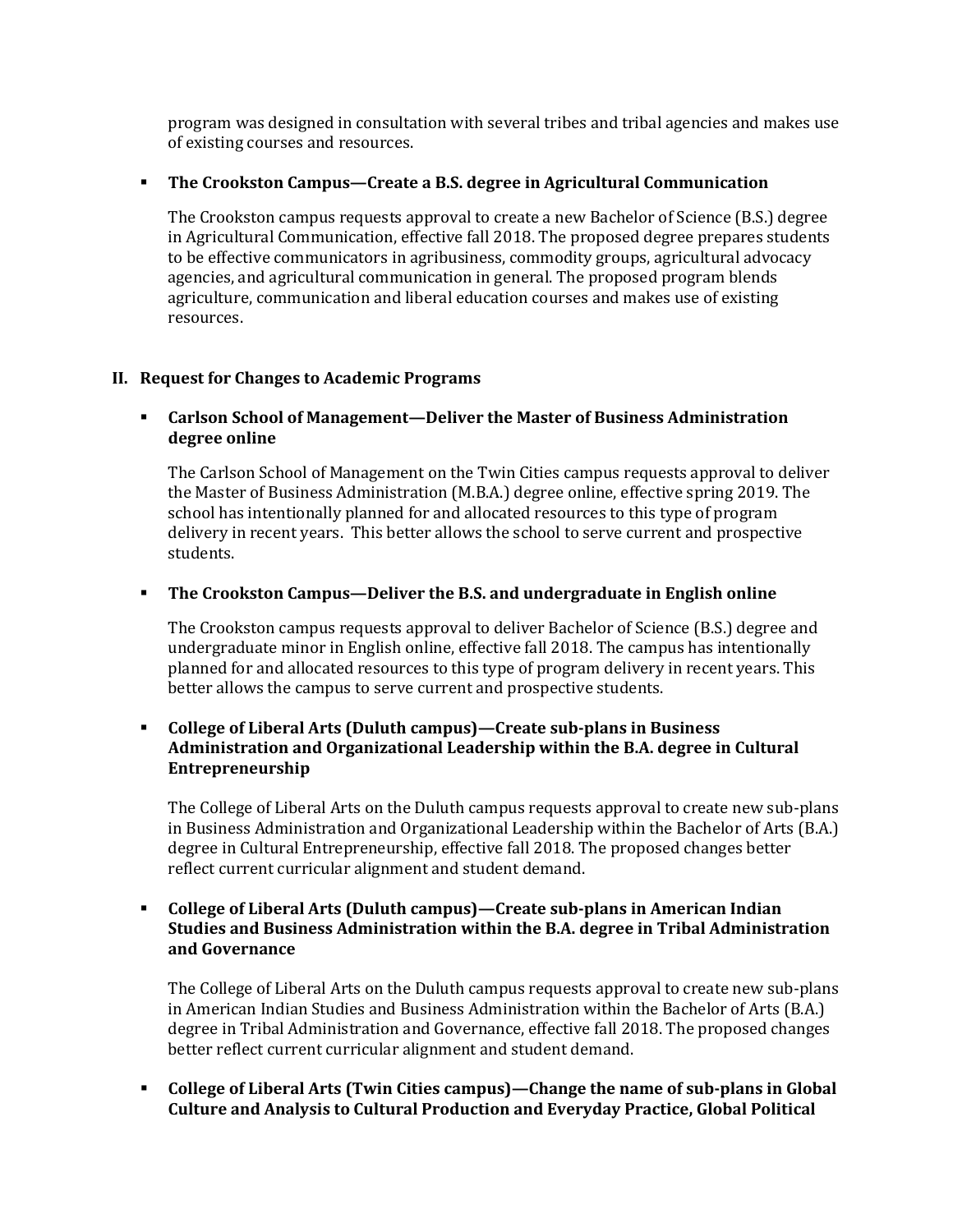## **Economy to Political Economy and Environmental Change, and Population, Migration, Identity to Global Health and Mobile Populations within the Global Studies B.A. degree**

The College of Liberal Arts on the Twin Cities campus requests approval to change the name of sub-plans in Global Culture and Analysis to Cultural Production and Everyday Practice, Global Political Economy to Political Economy and Environmental Change, and Population, Migration, Identity to Global Health and Mobile Populations within the Bachelor of Arts (B.A.) degree in Global Studies, effective spring 2018. The proposed name changes reflect current curricular alignment and student demand.

# **College of Science and Engineering (Twin Cities campus)—Discontinue the Rochester campus sub-plans in the Computer Science M.S. and Master of Computer Science degrees.**

The College of Science and Engineering on the Twin Cities campus requests approval to discontinue the Rochester campus sub-plans in the Master of Science (M.S.) in Computer Science and Master of Computer Science degrees, effective spring 2018. These sub-plans are hold-overs from an era when the technology for distance learning was not as robust. Students can now fully access all content via streaming services and online content.

# **III. Request for Approval of Discontinued Academic Programs**

# **College of Science and Engineering (Twin Cities campus)—Discontinue the Ph.D., M.S., and graduate minor in Scientific Computation**

The College of Science and Engineering on the Twin Cities campus requests approval to discontinue the Doctor of Philosophy (Ph.D.) degree, the Master of Science (M.S.) degree, and the graduate minor in Scientific Computation, effective spring 2018. Very few students are enrolled in the program, and other initiatives and curricular options exist that satisfy similar themes. Faculty and staff will support currently enrolled students toward degree completion.

# **College of Liberal Arts (Duluth campus)—Discontinue B.A. degree and undergraduate minor in Environment and Sustainability**

The College of Liberal Arts on the Duluth campus requests approval to discontinue the Bachelor of Arts (B.A.) degree and undergraduate minor in Environment and Sustainability, effective fall 2018. This is one of three existing programs being merged into a new, redesigned program by its home department. Faculty and staff will support currently enrolled students toward degree completion.

# **College of Liberal Arts (Duluth campus)—Discontinue B.A. degree and undergraduate minor in Geography**

The College of Liberal Arts on the Duluth campus requests approval to discontinue the Bachelor of Arts (B.A.) degree and undergraduate minor in Geography, effective fall 2018. This is one of three existing programs being merged into a new, redesigned program by its home department. Faculty and staff will support currently enrolled students toward degree completion.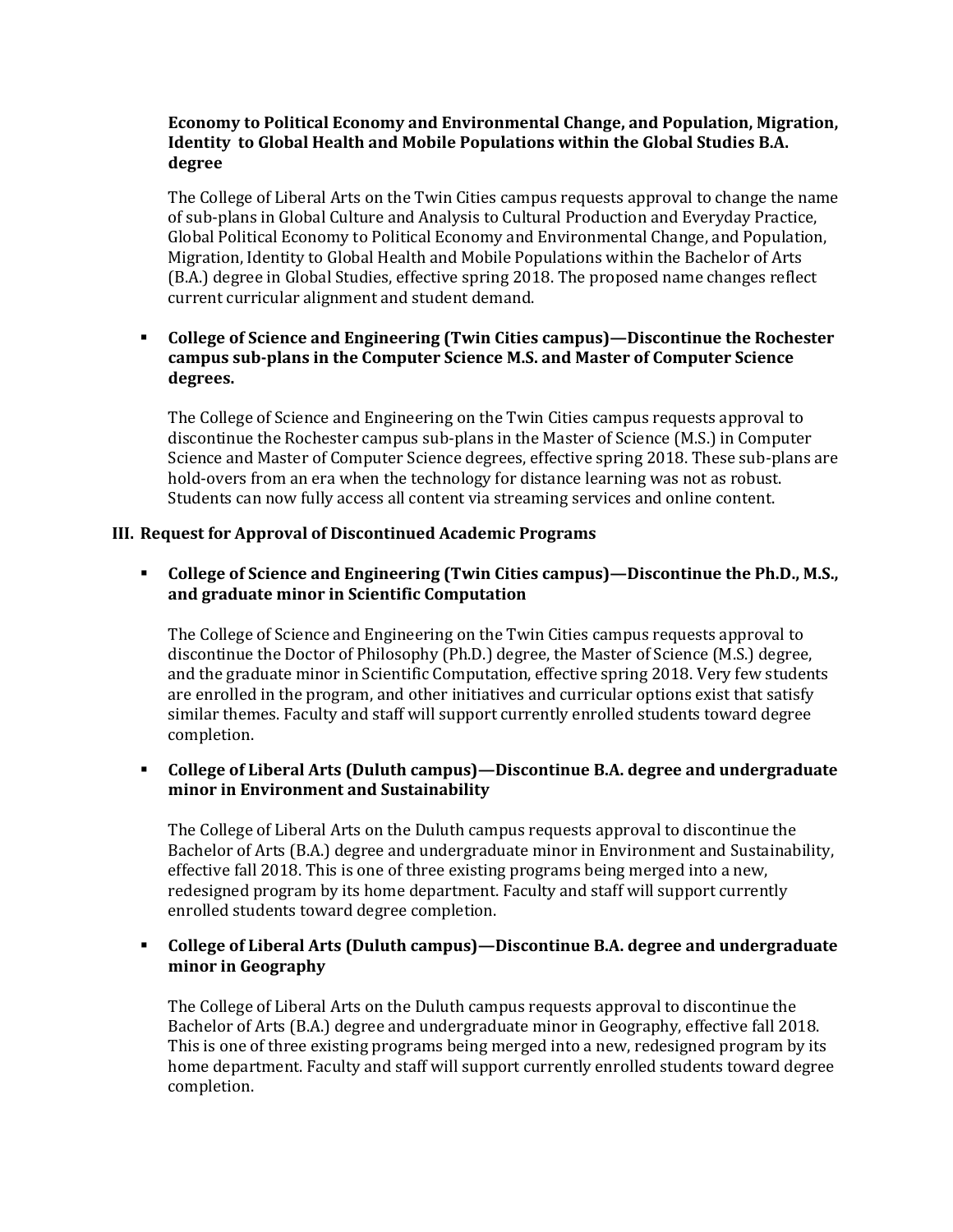### **College of Liberal Arts (Duluth campus)—Discontinue B.A. degree in Urban and Regional Studies**

The College of Liberal Arts on the Duluth campus requests approval to discontinue the Bachelor of Arts (B.A.) degree in Urban and Regional Studies, effective fall 2018. This is one of three existing programs being merged into a new, redesigned program by its home department. Faculty and staff will support currently enrolled students toward degree completion.

# **College of Liberal Arts (Duluth campus)—Discontinue undergraduate minor in Russian Area Studies**

The College of Liberal Arts on the Duluth campus requests approval to discontinue the undergraduate minor in Russian Area Studies, effective fall 2018. Faculty and staff will support currently enrolled students toward degree completion.

# **Swenson College of Science and Engineering (Duluth campus)—Discontinue graduate minor in Engineering Management**

The Swenson College of Science and Engineering on the Duluth campus requests approval to discontinue the graduate minor in Engineering Management, effective fall 2018. Faculty and staff will support currently enrolled students toward degree completion.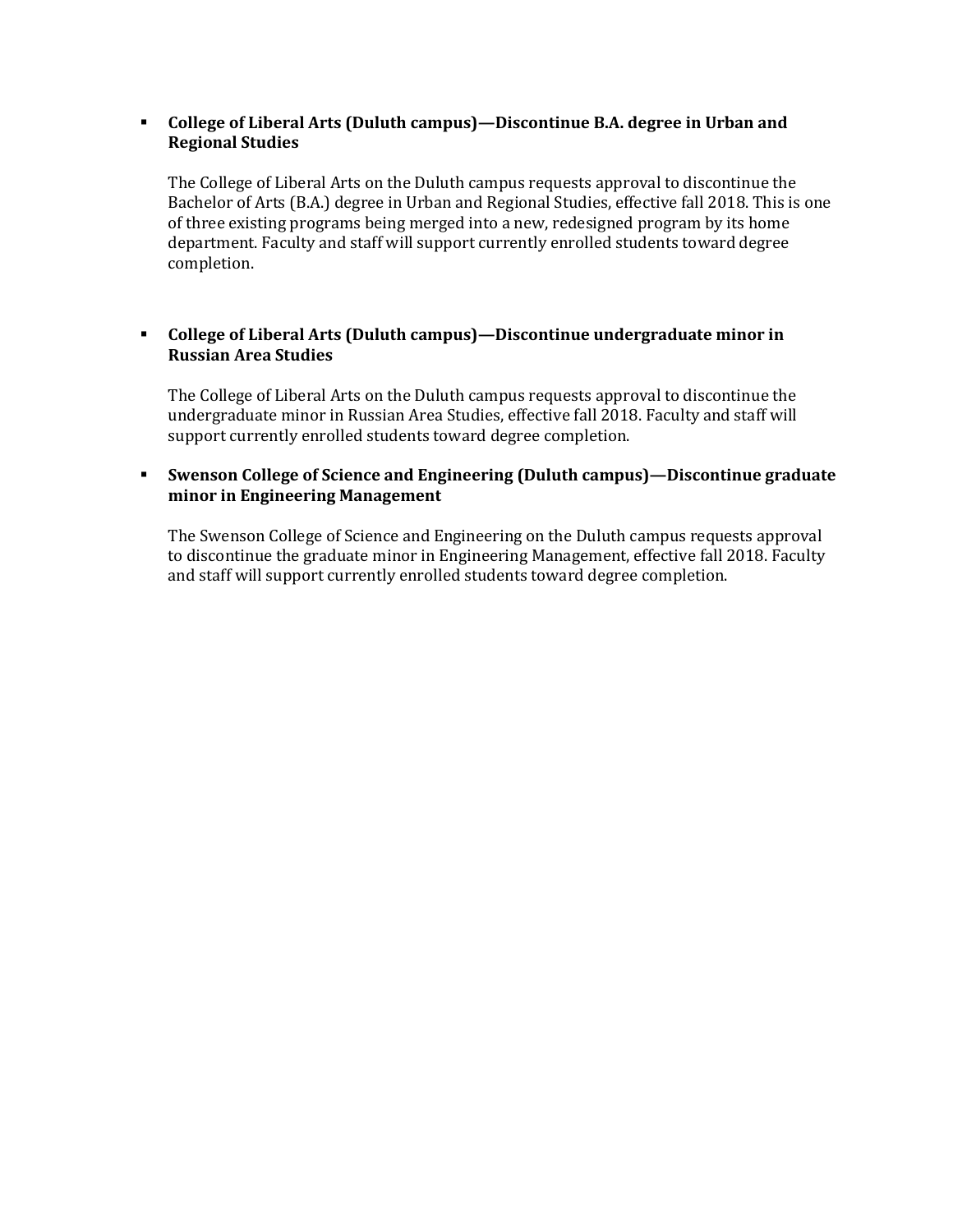### **University of Minnesota Board of Regents Mission Fulfillment Committee June 8, 2018**

#### **Consent Report**

## **I. Request for Approval of New Academic Programs**

# **Medical School (Twin Cities campus)—Create fellowship in Orthopaedic Sports Medicine**

The Medical School on the Twin Cities campus requests approval to create a fellowship in Orthopaedic Sports Medicine, effective summer 2018. The program will offer clinical, surgical, and research opportunities for fellows, while providing excellent care for both elite and recreational athletes. The program currently exists in partnership with the TRIA Orthopaedic Center as sponsor, and this agreement would transfer responsibility for administration to the University of Minnesota. TRIA will remain a financial partner. The proposed program makes use of existing courses and resources.

## **College of Liberal Arts (Twin Cities campus)—Create M.A. degree in Asian Studies**

The College of Liberal Arts on the Twin Cities campus requests approval to create a new Master of Arts (M.A.) in Asian Studies, effective fall 2018. The proposed program provides advanced training in Asian studies with an emphasis on the development of strong language proficiency and relevant cultural knowledge. The program is designed for students with careers in governmental, non-profit, and industry agencies, as well as those engaged in fields such as education, translation and interpretation, and library or archival work. The program also prepares students for further graduate study in the field. The proposed program makes use of existing courses and resources.

# **College of Liberal Arts (Twin Cities campus)—Create M.S. degree in Cognitive Science**

The College of Liberal Arts on the Twin Cities campus requests approval to create a new Master of Science (M.S.) in Cognitive Science, effective fall 2018. The proposed program is primarily intended to serve as a terminal degree option for students enrolled in the Doctor of Philosophy (Ph.D.) program in Cognitive Sciences. As such, it introduces no new courses and enrolls no new students. The proposed program makes use of existing courses and resources.

### **College of Food, Agricultural, and Natural Resource Sciences, the College of Veterinary Medicine, and the School of Public Health (Twin Cities campus)—Create post-baccalaureate certificate in Integrated Food Systems Leadership**

The College of Food, Agricultural, and Natural Resource Sciences, the College of Veterinary Medicine, and the School of Public Health on the Twin Cities campus request approval to create a post-baccalaureate certificate in Integrated Food Systems Leadership, effective spring 2019. The proposed program is an interdisciplinary approach to food systems leadership for early-to-mid-career professionals in industry, academia, government agencies, and intergovernmental organizations who are involved in producing safe, affordable, and secure food while protecting public, animal, and environmental health. The proposed program makes use of existing courses and resources.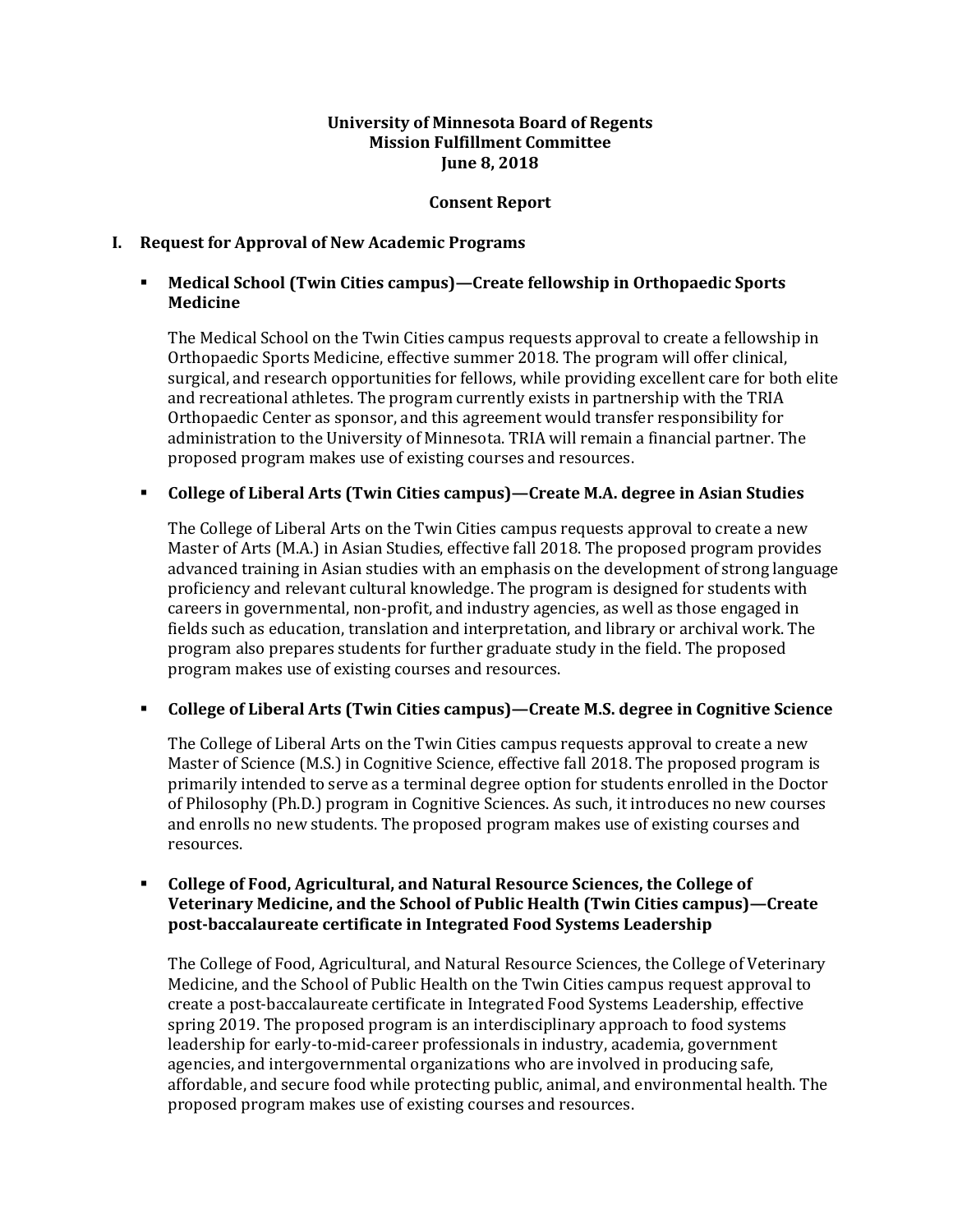# **College of Liberal Arts and the College of Science and Engineering (Twin Cities campus)—Create graduate minor in Translational Sensory Sciences**

The College of Liberal Arts and the College of Science and Engineering on the Twin Cities campus request approval to create a new graduate minor in Translational Sensory Sciences, effective fall 2018. The proposed program provides a focused, multidisciplinary educational background to address critical challenges in the development of assistive technologies. The program will provide the educational background and research training to support students in careers focused on developing technologies that can meaningfully improve the lives of people with sensory disabilities. The proposed program makes use of existing courses and resources.

# **Medical School (Twin Cities campus)—Create graduate minor in Neuroscience**

The Medical School on the Twin Cities campus requests approval to create a new graduate minor in Neuroscience, effective fall 2018. The proposed program will provide an interdisciplinary approach to the study of the brain and nervous system. The program will provide a complementary academic experience that enhances the education of students in related fields. The proposed program makes use of existing courses and resources.

# **College of Education and Human Development (Twin Cities campus)—Create undergraduate minor in Learning Technologies**

The College of Education and Human Development on the Twin Cities campus requests approval to create a new undergraduate minor in Learning Technologies, effective fall 2018. The proposed program will provide a multi-disciplinary approach to the development, adoption, and diffusion of emerging online technologies to support education and learning in diverse contexts and professions. The program will provide a complementary academic experience that enhances the education of students in related fields. The proposed program makes use of existing courses and resources.

# **II. Request for Changes to Academic Programs**

# **College of Food, Agricultural, and Natural Resource Sciences (Twin Cities campus)— Create a sub-plan in Molecular Plant Pathology within the Ph.D. degree in Plant Pathology**

The College of Food, Agricultural, and Natural Resource Sciences on the Twin Cities campus requests approval to create new a sub-plan in Molecular Plant Pathology within the Doctor of Philosophy (Ph.D.) degree in Plant Pathology, effective fall 2018. The proposed sub-plan emphasizes molecular approaches to investigating plant diseases and exploring emerging strategies for disease control. The proposed changes better reflect current curricular alignment and student demand.

# **College of Education and Human Development (Twin Cities campus)—Create subplan in Foundations of Special Education for Schools and Society within the B.S. degree in Special Education**

The College of Education and Human Development on the Twin Cities campus requests approval to create a new sub-plan in Foundations of Special Education for Schools and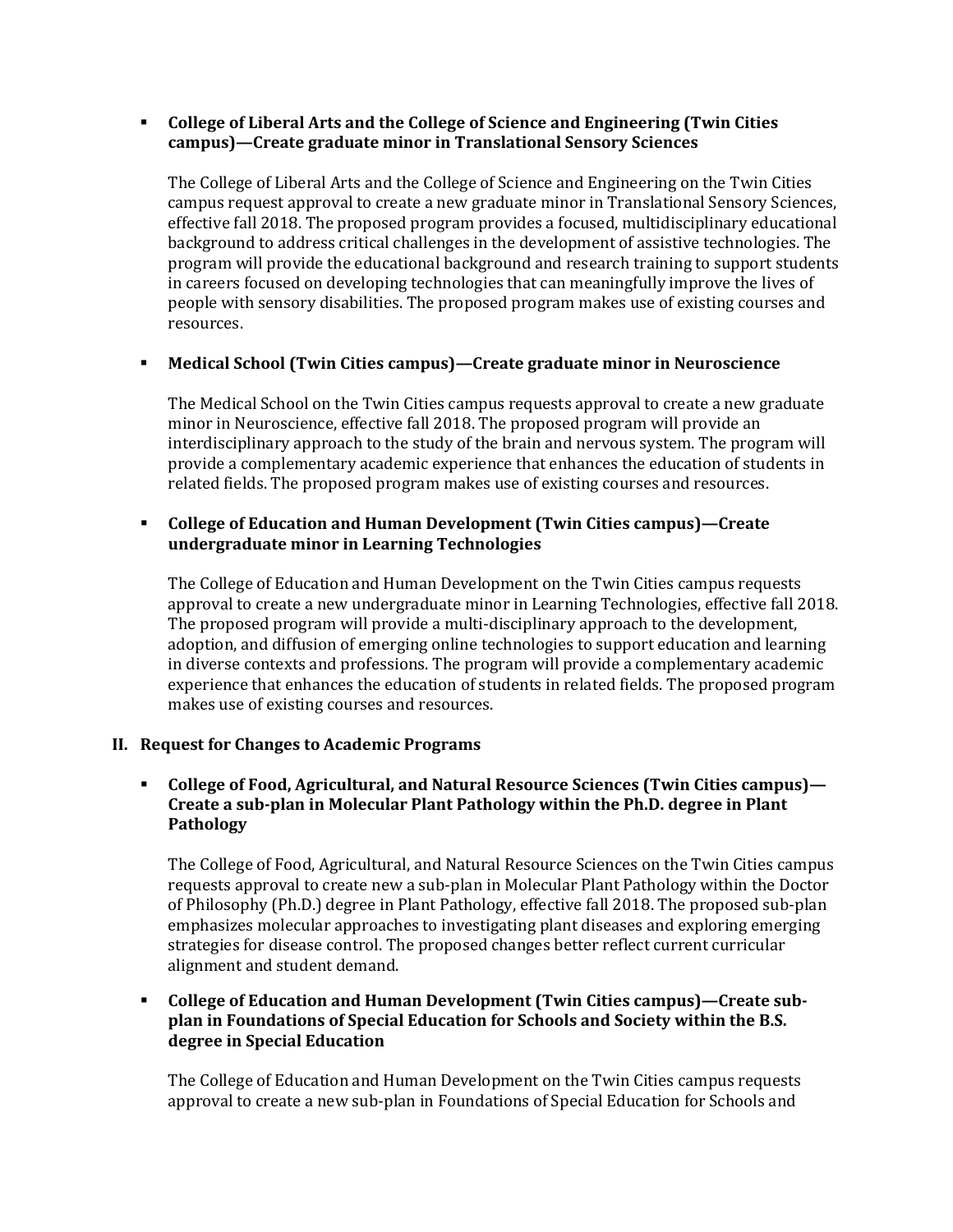Society within the Bachelor of Science (B.S.) degree in Special Education, effective fall 2018. The proposed sub-plan is for students interested in receiving expertise and experience in special education but who do not want to become licensed teachers. An additional track is available for students seeking licensure. The proposed changes better reflect current curricular alignment and student demand.

# **College of Education and Human Development (Twin Cities campus)—Change the name of the undergraduate certificate and minor in Coaching to Sports Coaching**

The College of Education and Human Development on the Twin Cities campus requests approval to change the name of the undergraduate certificate and minor in Coaching to Sports Coaching, effective spring 2019. The proposed name changes reflect current curricular alignment, the standards in the field, and student demand.

## **III. Request for Approval of Discontinued Academic Programs**

# **College of Continuing and Professional Studies (Twin Cities campus)—Discontinue post-baccalaureate certificate in Transportation Studies**

The College of Continuing and Professional Studies on the Twin Cities campus requests approval to discontinue the postbaccalaureate certificate in Transportation Studies, effective fall 2018. There are no students currently enrolled in the program.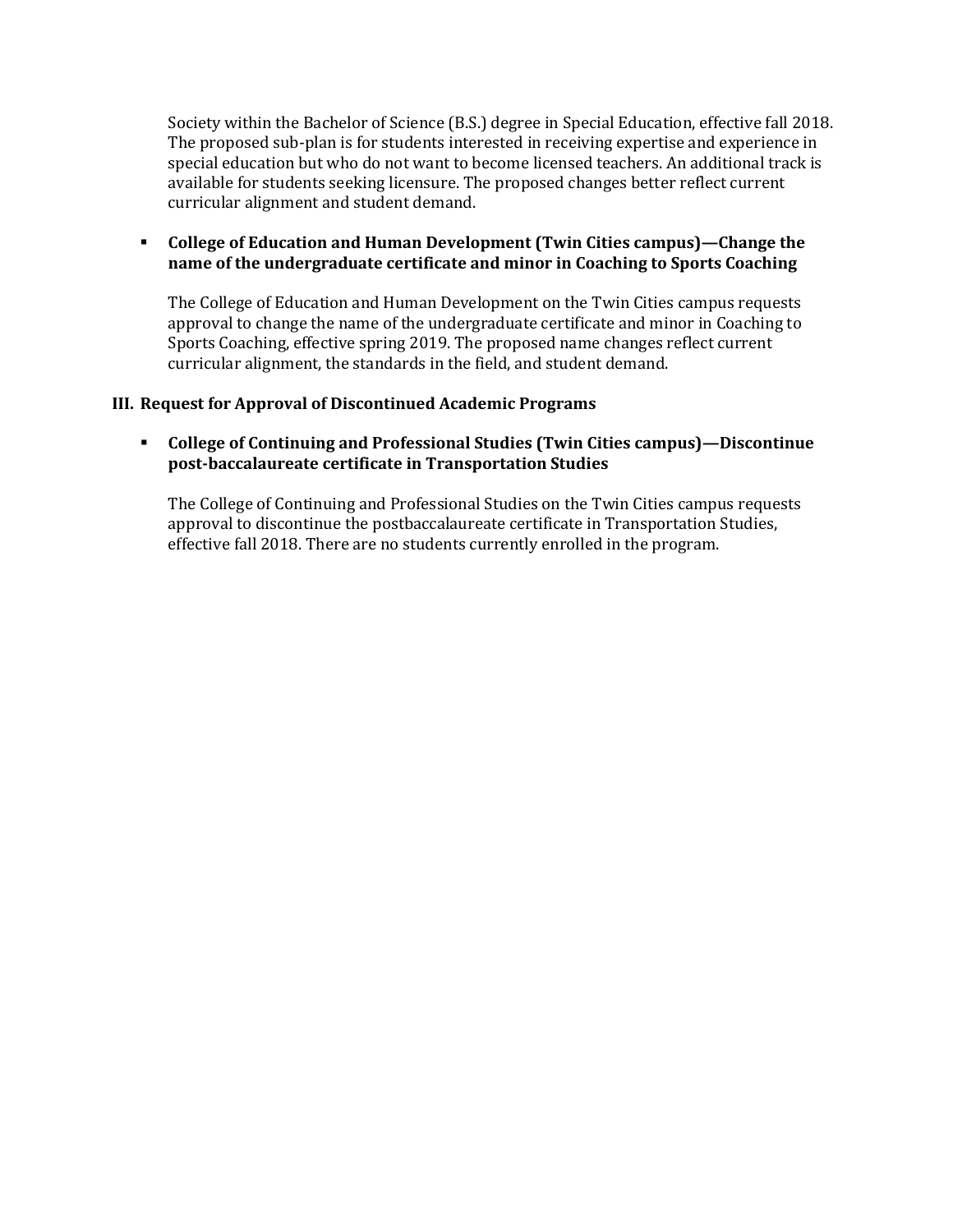#### **University of Minnesota Board of Regents Mission Fulfillment Committee July 11, 2018**

#### **Consent Report**

# **II. Request for Changes to Academic Programs**

 **College of Science and Engineering (Twin Cities campus)—Create sub-plans in Bioelectricity/Bioinstrumentation, Biomaterials, Biomechanics, Biomedical Transport Process, Cell and Molecular Bioengineering, Cell and Tissue Engineering, Medical Device Design, and Neural Engineering within the Bachelor of Biomedical Engineering degree**

The College of Science and Engineering on the Twin Cities campus requests approval to create sub-plans in Bioelectricity/Bioinstrumentation, Biomaterials, Biomechanics, Biomedical Transport Process, Cell and Molecular Bioengineering, Cell and Tissue Engineering, Medical Device Design, and Neural Engineering within the Bachelor of Biomedical Engineering (B.Bm.E), effective fall 2018. The proposed changes better reflect current curricular alignment and student demand.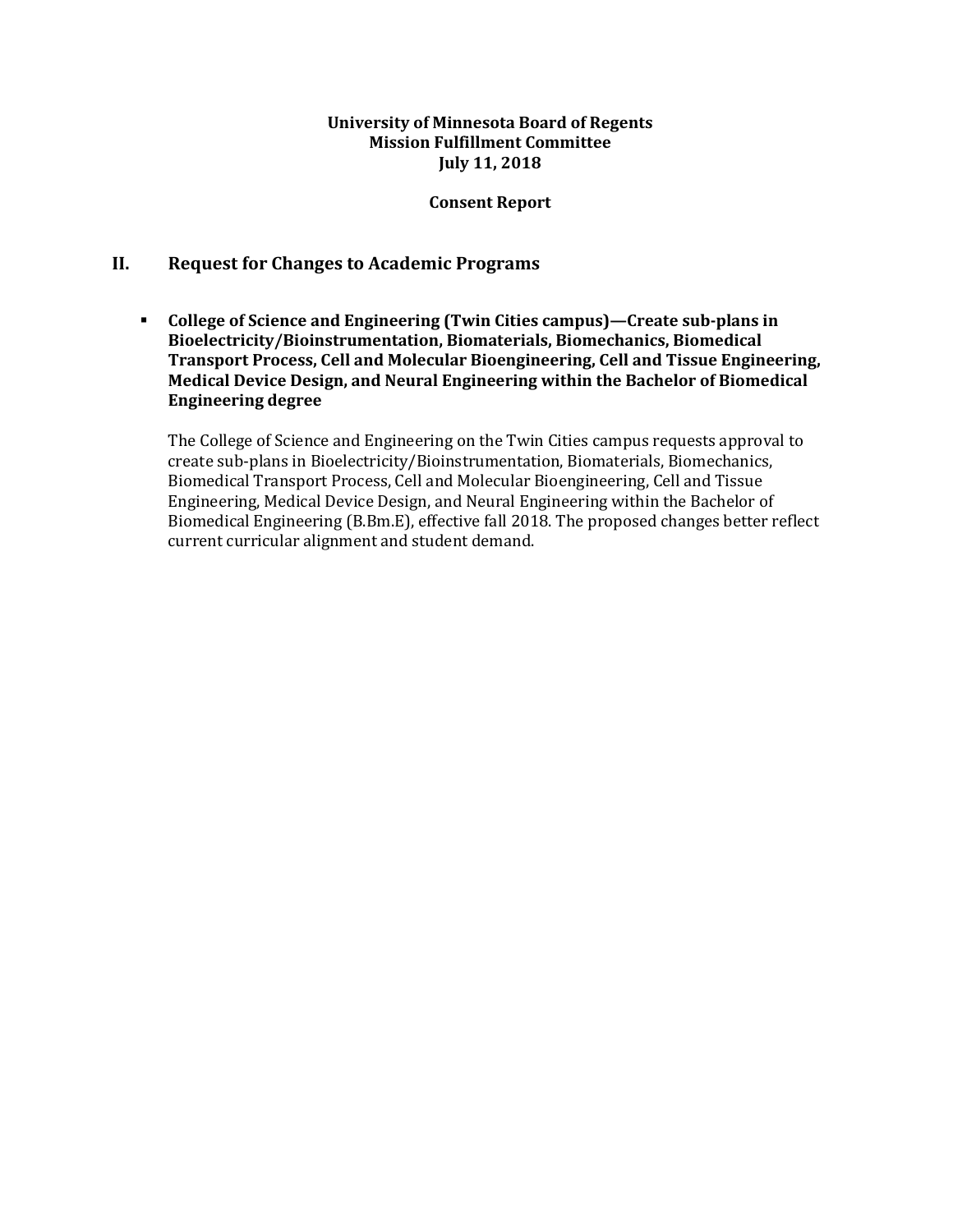## **University of Minnesota Board of Regents Mission Fulfillment Committee September 13, 2018**

#### **Consent Report**

## **I. Request for Approval of New Academic Programs**

# **Academic Health Center (Twin Cities campus)—Create Doctor of Occupational Therapy degree**

The Academic Health Center on the Twin Cities campus requests approval to create a new Doctor of Occupational Therapy (O.T.D.) degree, effective fall 2019. The proposed program is being created in response to new accreditation standards mandating that the entry-level degree requirement for occupational therapists will be at the doctoral level. The program will make use of existing courses and resources, and the existing Master of Occupational Therapy (M.O.T.) will be discontinued once currently enrolled students complete the program.

## **College of Continuing and Professional Studies (Twin Cities campus)—Create M.P.S. in Civic Engagement**

The College Continuing and Professional Studies on the Twin Cities campus requests approval to create and Master of Professional Studies (M.P.S.) degree in Civic Engagement, effective spring 2019. The proposed program serves adult students looking to broaden their professional managerial skills in social and civic issues. Areas of concentration in the program include civic life and social justice, global citizenship, and election administration. The election administration track is administered in conjunction with the Humphrey School of Public Affairs. The proposed program makes use of existing resources.

# **Medical School (Twin Cities campus)—Create graduate minor in Neuroscience**

The School of Public Health on the Twin Cities campus requests approval to create a graduate minor in Neuroscience, effective fall 2018. The proposed program provides experimental and analytical approaches to studying the interdisciplinary fields that make up the study of the brain and nervous system, including molecular and cell biology, behavioral biology, biochemistry, genetics, pharmacology, physiology, and psychology. The proposed program makes use of existing courses and resources.

## **School of Public Health (Twin Cities campus)—Create graduate minor in American Indian Public Health and Wellness**

The School of Public Health on the Twin Cities campus requests approval to create a graduate minor in American Indian Public Health and Wellness, effective fall 2018. The proposed program is designed to help students understand how to work respectfully and effectively with Tribes and American Indian communities, to understand the basis of health services, and study the implications of specific tribal (local and federal) law to help improve the health issues currently experienced by American Indians. The proposed program makes use of existing courses resources.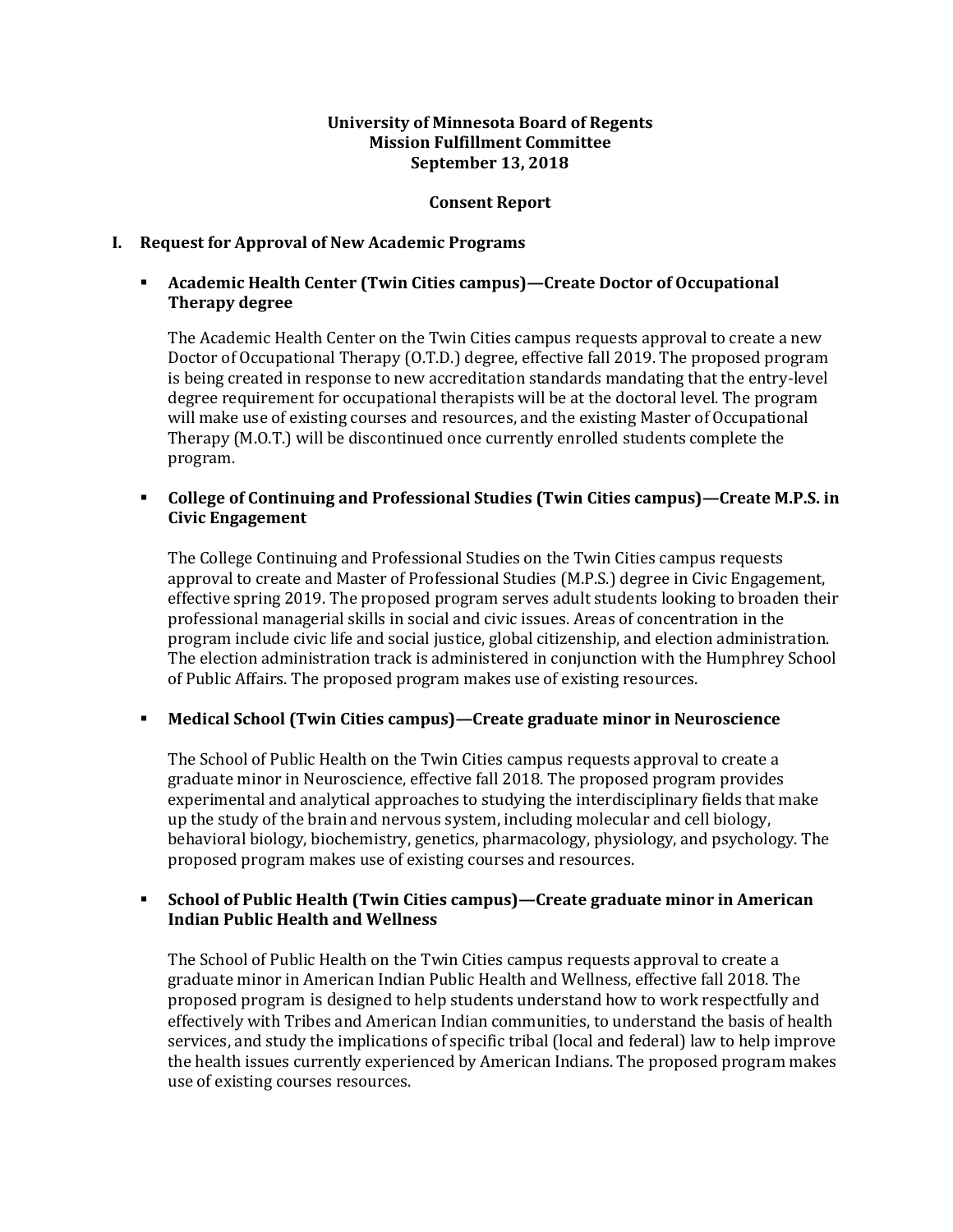- **II. Request for Changes to Academic Programs**
	- **College of Education and Human Development (Twin Cities campus)—Create subplans in Developmental Science and Developmental Psychopathology and Clinical Science within the Ph.D. degree in Child Psychology**

The College of Education and Human Development on the Twin Cities campus requests approval to create sub-plans in Developmental Science and Developmental Psychopathology and Clinical Science within the Doctor of Philosophy (Ph.D.) degree in Child Psychology, effective spring 2019. The proposed sub-plans better reflect current curricular alignment and student demand.

 **College of Science and Engineering (Twin Cities campus)—Create integrated undergraduate/graduate programs between the B.S. and M.S. degree in Computer Science and the B.Comp.E. degree and the M.S. degree in Computer Science** 

The College of Science and Engineering on the Twin Cities campus requests approval to create integrated undergraduate/graduate programs between with Bachelor of Science (B.S.) and Master of Science (M.S.) degrees in Computer Science, as well as the Bachelor of Computer Engineering (B.Comp.E.) and the Master of Science (M.S.) degree in Computer Science, effective fall 2018. Integrated degree programs allow eligible students to have a more seamless academic transition from the undergraduate degree program to the graduate degree program.

# **School of Public Health (Twin Cities campus)—Deliver the Clinical Research M.S. degree partially online**

The School of Public Health on the Twin Cities campus requests approval to deliver the Master of Science (M.S.) degree in Clinical Research partially online, effective fall 2018. The college has continually planned for and allocated resources to this means of program delivery. This better allows the college to serve current and prospective students.

# **III. Request for Approval of Discontinued Academic Programs**

 **College of Science and Engineering (Twin Cities campus)—Discontinue M.S. degree and graduate minor in Environmental Restoration Engineering and Science**

The College of Science and Engineering on the Twin Cities campus requests approval to discontinue the Master of Science (M.S.) degree and graduate minor in Environmental Restoration Engineering and Science, effective fall 2018. There are no students currently enrolled in the program.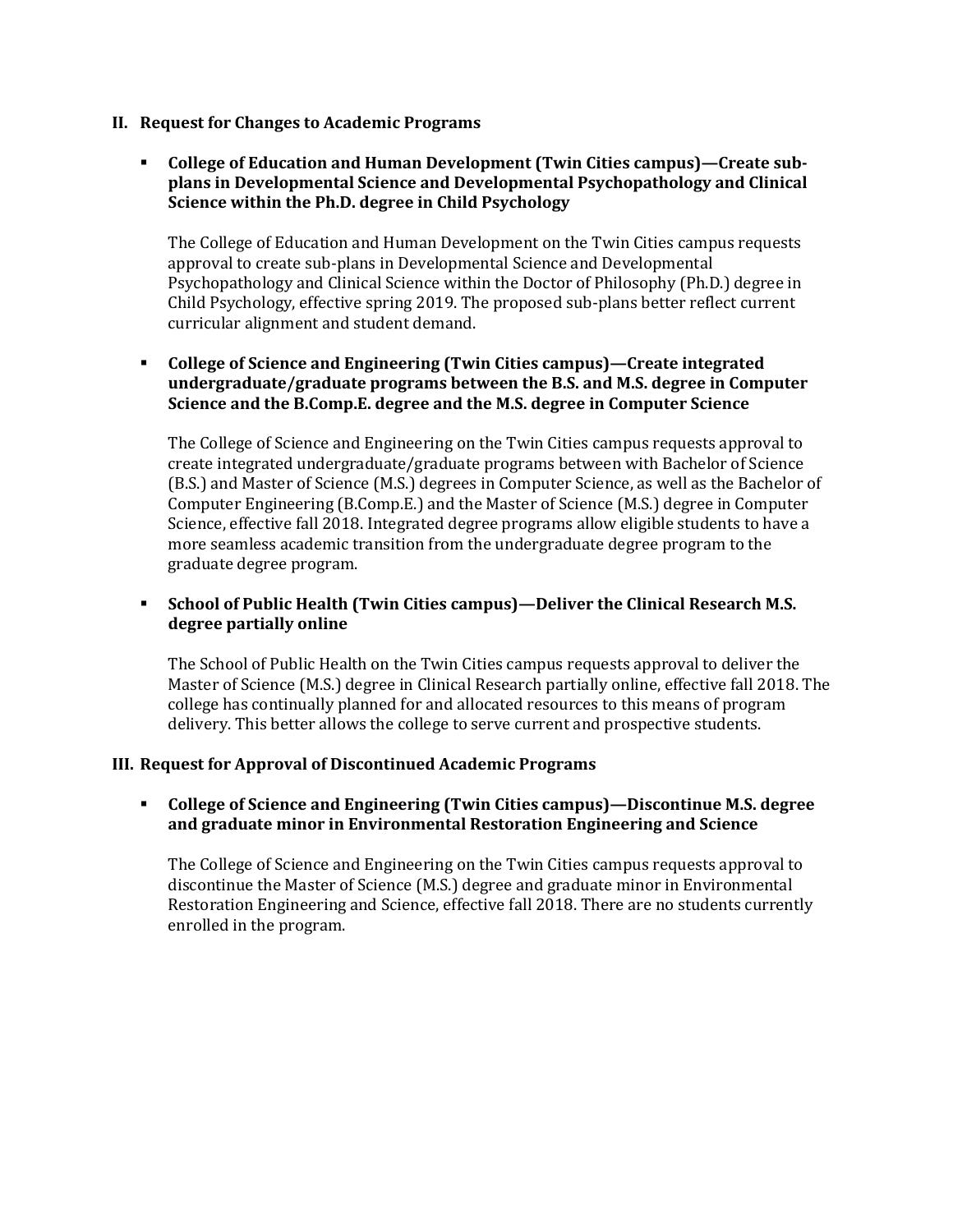## **University of Minnesota Board of Regents Mission Fulfillment Committee October 11, 2018**

#### **Consent Report**

## **I. Request for Approval of New Academic Programs**

# **College of Biological Sciences (Twin Cities campus)—Create undergraduate minor in Computational Biology**

The College of Biological Sciences on the Twin Cities campus requests approval to create an undergraduate minor in Computational Biology, effective spring 2019. The proposed program trains students in data analysis techniques related to biological research. The proposed program makes use of existing courses resources.

# **College of Biological Sciences (Twin Cities campus)—Create undergraduate minor in Cellular and Molecular Neuroscience**

The College of Biological Sciences on the Twin Cities campus requests approval to create an undergraduate minor in Cellular and Molecular Neuroscience, effective spring 2019. The proposed program gives students a background in these particular areas of neuroscience and prepares them for work in Medical School. The proposed program makes use of existing courses and resources.

# **Medical School (Twin Cities campus)—Create fellowship in Integrated Vascular Surgery**

The Medical School on the Twin Cities campus requests approval to create a fellowship in Integrated Vascular Surgery, effective summer 2019. The program will offer clinical, surgical, and research opportunities for fellows, including training in diagnosis, medical treatment, and reconstructive vascular surgical techniques. The proposed program makes use of existing resources.

# **Medical School (Twin Cities campus)—Create fellowship in Pediatric Obesity Medicine**

The Medical School on the Twin Cities campus requests approval to create a fellowship in Pediatric Obesity Medicine, effective summer 2019. The program will offer clinical, surgical, and research opportunities for fellows, while training them in the specialized, multidisciplinary therapies used to address childhood obesity, including behavioral, pharmacological, and surgical options. The proposed program makes use of existing courses and resources.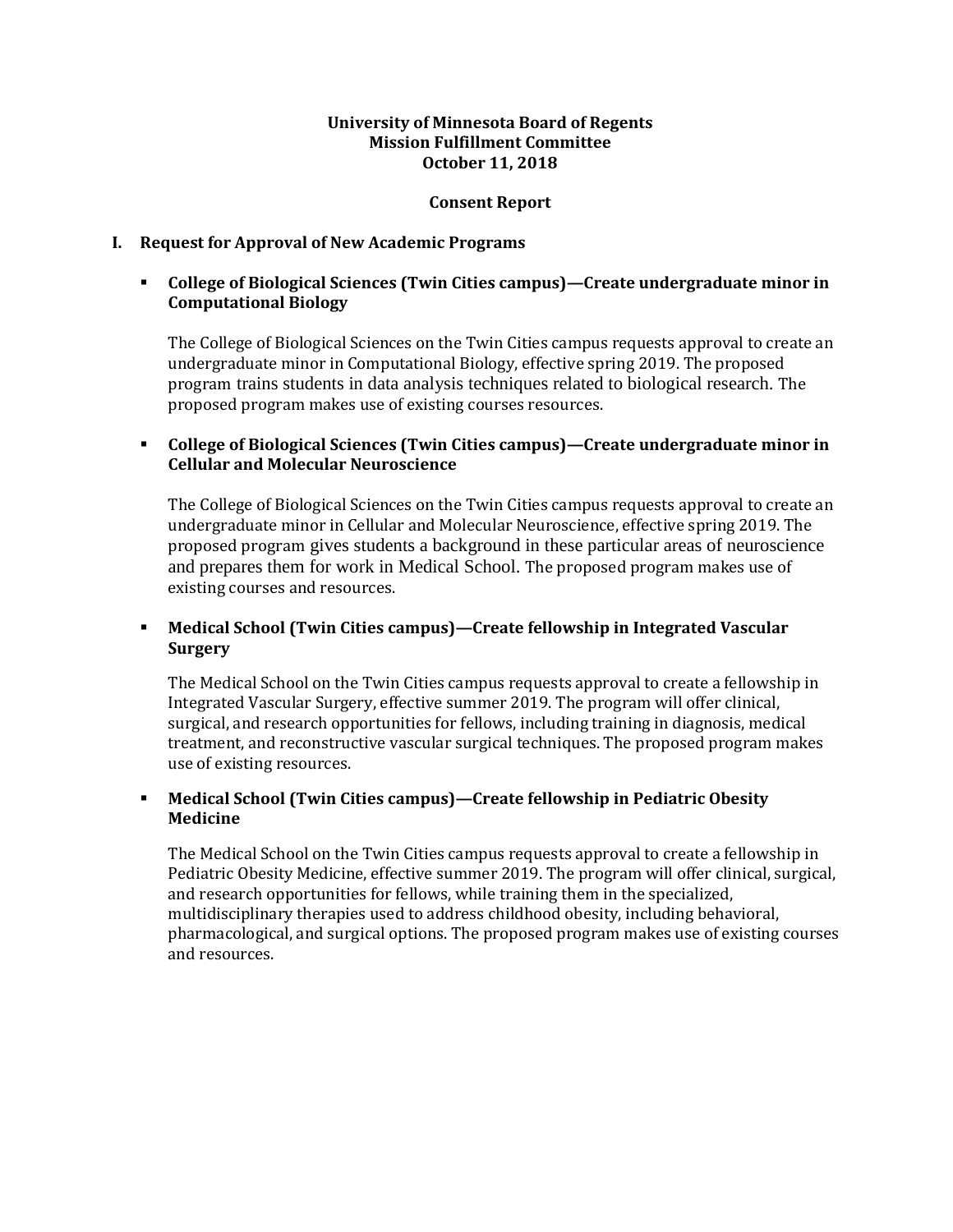# **II. Request for Changes to Academic Programs**

# **College of Biological Sciences (Twin Cities campus)—Change the name of the undergraduate minor in Neuroscience to Integrative Neuroscience**

The College of Biological Sciences on the Twin Cities campus requests approval to change the name of the undergraduate minor in Neuroscience to Integrative Neuroscience, effective spring 2019. The new name better reflects the program and distinguishes it from new and distinct program offerings.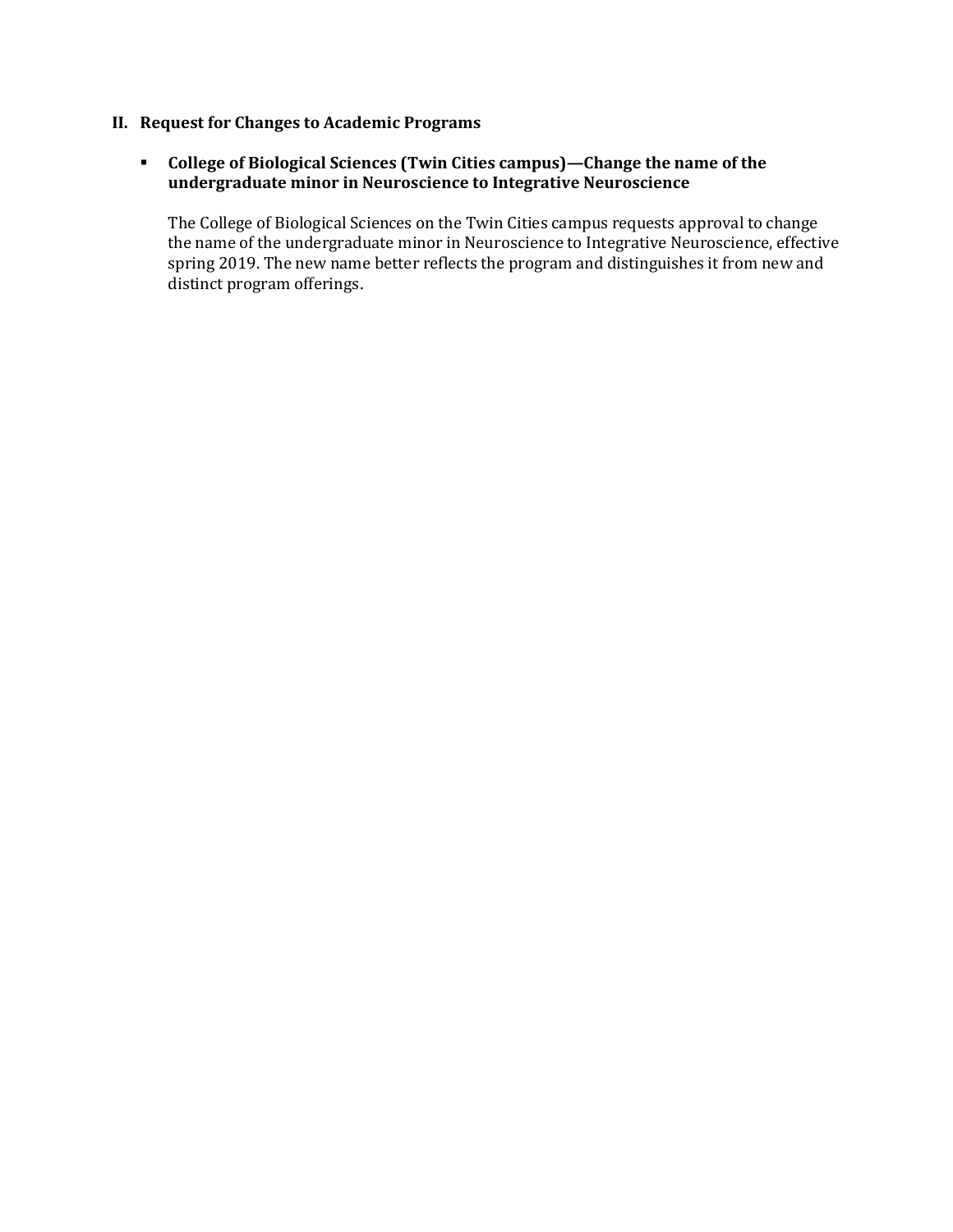## **University of Minnesota Board of Regents Mission Fulfillment Committee December 13, 2018**

## **Consent Report**

## **I. Request for Approval of New Academic Programs**

## **Medical School (Twin Cities campus)—Create fellowship in Neuropathology**

The Medical School on the Twin Cities campus requests approval to create a fellowship in Neuropathology, effective summer 2019. The proposed program trains fellows to address diseases of nervous system tissues and will work closely with neurology and neurosurgery. The program promotes excellence in clinical services and the adoption of innovative approaches to commonly-encountered clinical problems. The proposed program makes use of existing courses and resources.

## **II. Request for Changes to Academic Programs**

## **College of Education and Human Development (Twin Cities campus)—Change the name of the M.A. degree in Child Psychology to Developmental Psychology**

The College of Education and Human Development on the Twin Cities campus requests approval to change the name of the Master of Arts (M.A.) degree in Child Psychology to Developmental Psychology, effective fall 2019. The proposed name change reflects current curricular alignment, as well as standards in the field.

#### **III. Request for Approval of Discontinued Academic Programs**

## **College of Education and Human Development (Twin Cities campus)—Discontinue M.A. degree and graduate minor in Multicultural Teaching and Learning**

The College of Education and Human Development on the Twin Cities campus requests approval to discontinue Master of Arts (M.A.) degree and graduate minor in Multicultural Teaching and Learning, effective summer 2019. This program shares content overlap with other existing programs, and potential students will be directed to other options. Faculty and staff will support currently enrolled students toward degree completion.

## **College of Education and Human Development (Twin Cities campus)—Discontinue B.S. degree in Recreation Administration**

The College of Education and Human Development on the Twin Cities campus requests approval to discontinue Bachelor of Science (B.S.) degree in Recreation Administration, effective spring 2020. There has been consistently low enrollment in this program and fields have evolved in other directions. Faculty and staff will support currently enrolled students toward degree completion.